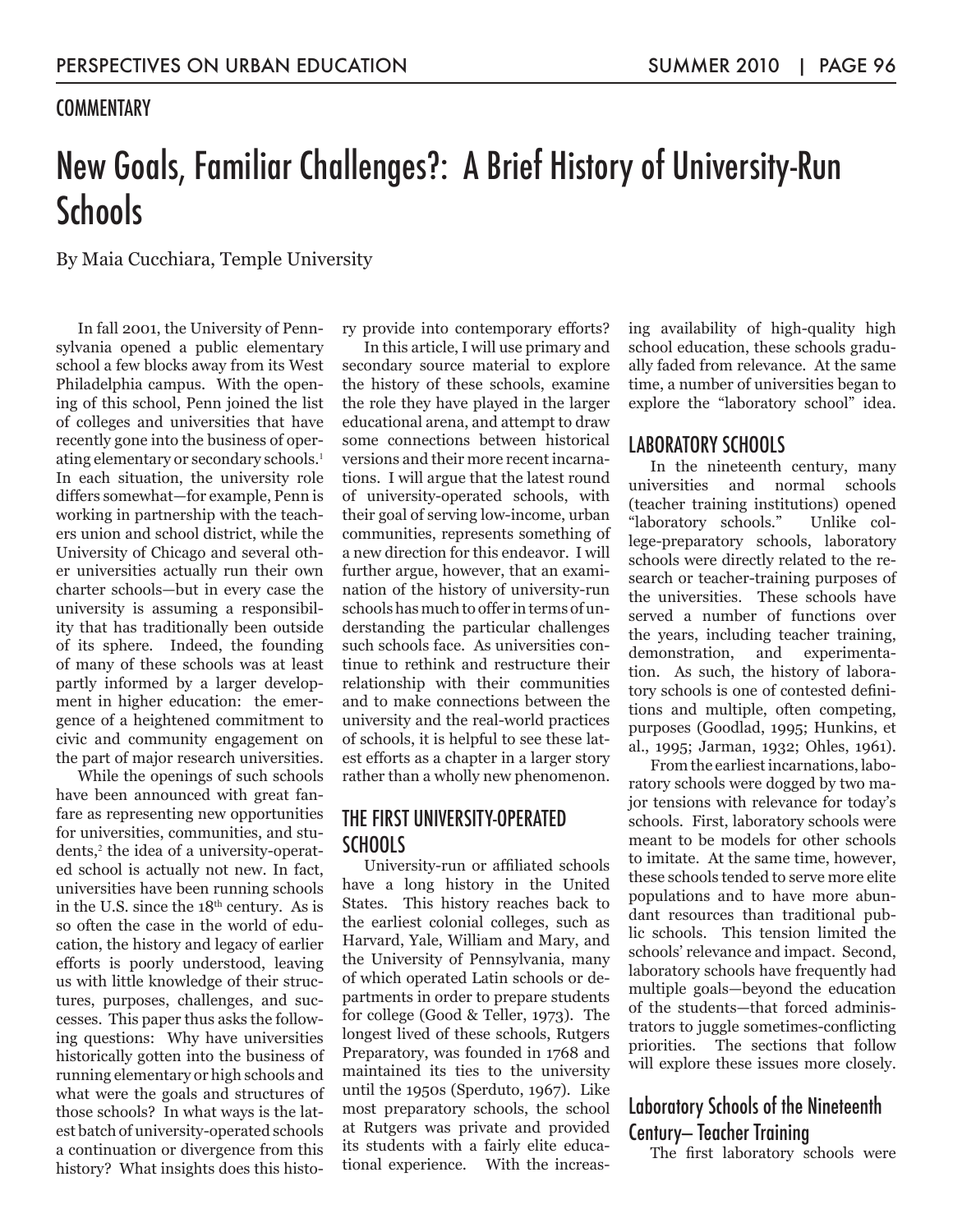operated by teacher-training institutions. They served as "model schools" where future teachers could observe expert teaching techniques, work with the latest equipment, and hone their own skills. This type of laboratory school first opened in New England in the 1820s and had spread as far west as Minnesota by the 1860s (Wen-Ju, n.d.).

One of the most famous of these schools, the Hunter College Campus Elementary School, opened in 1870 as the Model Primary School. The school was affiliated with a teachertraining institute for women (which would later become Hunter College) and was intended to be a "laboratory" for practice teaching. The founder of the school, Thomas Hunter, used the laboratory metaphor very deliberately: "It may be observed, that the living class of young children is used by the normal teacher in a manner similar to the use of the dead body by a teacher of anatomy" (in Stone, 1992, p. 13). This allusion to an anatomy laboratory for medical students—a place where students become expert in a certain extant body of information—reveals an emphasis on learning and sharpening skills rather than on adding to, or even disrupting, commonly accepted knowledge and practices. (A few decades later, Dewey would use the laboratory metaphor to refer to biology and physics laboratories, with very different implications for the school's mission.)

Though the Hunter School was public, from its inception it attracted a relatively elite student body. Middle-class parents sent their children to the school because of its strong academic reputation, excellent teachers, and such specialized course offerings as French, German, and music (Stone, 1992). In her history of the school, Judith Stone observes that the school's privileged population

soon threatened the school's usefulness as a "laboratory" and made it increasingly irrelevant to the teacher-training department it supposedly existed to serve. The children at [the] school were a different population from the "poorer" children at the public schools where the new teachers would actually find work. (Stone, 1992, pp. 15-16)

Hunter solved this problem by sending student teachers to spend time in other neighborhood schools where the children were less privileged. While this solution may have been effective, the problem itself foreshadowed a set of questions that would continue to plague Hunter and other laboratory schools: Can an environment as rarefied as a laboratory school have anything to offer educational practices in general? Or must there always be a divide between the "ideal" world of the laboratory and the "reality" of what is possible in most schools?

# Progressive-Era Laboratory Schools— Research and Experimentation

Another type of laboratory school, one that focuses on research, innovation and bridging theory and practice, is closely identified with John Dewey's Laboratory School at the University of Chicago. When Dewey joined Chicago's faculty in 1894, William Harper, the president of the university, was in the process of creating a new kind of university, which moved beyond the traditional function of disseminating knowledge and embraced research and the training of researchers (Tanner, 1997). Dewey's discussion of his school's mission—and his use of the term laboratory—was consistent with Harper's own interest in generating new knowledge:

It bears the same relation to the work of pedagogy that a laboratory bears to biology, physics or dentistry. Like any such laboratory, it has two main purposes: (1) to exhibit, test, verify and criticize theoretical statements and principles; (2) to add to the sum of facts and principles in its special line." (Dewey, 1896, in Van Til, n.d.)

Similarly, in *School and Society* (1900), Dewey explained that the laboratory school would further the university's research agenda: From the university standpoint, the most important part of [the school's] work is the scientific—the contribution it makes to the progress of educational thinking…. Only the scientific aim, the conduct of a laboratory, can furnish a reason for the maintenance by a university of an elementary school." (p. 96)

Unlike earlier laboratory schools, Dewey's school was not to be a site for teacher training. Instead, it would be a place where he could study children's learning, test and refine his theories, and create a curriculum "in which developmental, intellectual, and social goals were viewed as inextricably intertwined" (Tanner, 1997, p. 8).

The Laboratory School (originally the University Elementary School) opened in 1896 with sixteen pupils. When Dewey left the University of Chicago in 1904, there were 140 students, 23 teachers, and a number of assistants. From the very beginning, the school was the object of a great deal of attention. Dewey himself wrote numerous articles and lectures about his experiences with the school, and in 1903 an entire issue of the journal *The Elementary School Teacher* was devoted to the topic (Cremin, 1962, p. 139, note 3). A recent revival of interest in Dewey's work is manifest in books like Laurel Tanner's (1997) *Dewey's Laboratory School: Lessons for Today,* which examines the school's implications for contemporary educational reform challenges.

In 1936, Katherine Camp Mayhew and Anna Camp Edwards, two former teachers at the school, published the most comprehensive portrayal. *The Dewey School* discusses the school's history, theoretical underpinnings, curriculum, organization, as well as its day-to-day practices. Mayhew and Edwards describe a school built upon the premise that learning is natural, social and experiential, a school that strove to overcome the traditional fragmentation of the curriculum and the students' experiences. As Dewey observed, the school's practices grew from his theories about learning and society:

Because of the idea that human intelligence developed in connection with the needs and opportunities of action, the core of school activity was to be found in occupations, rather than in what are conventionally termed studies. Study … was to be an outgrowth of the pursuit of certain continuing or consecutive occupational activities. Since the development of the intelligence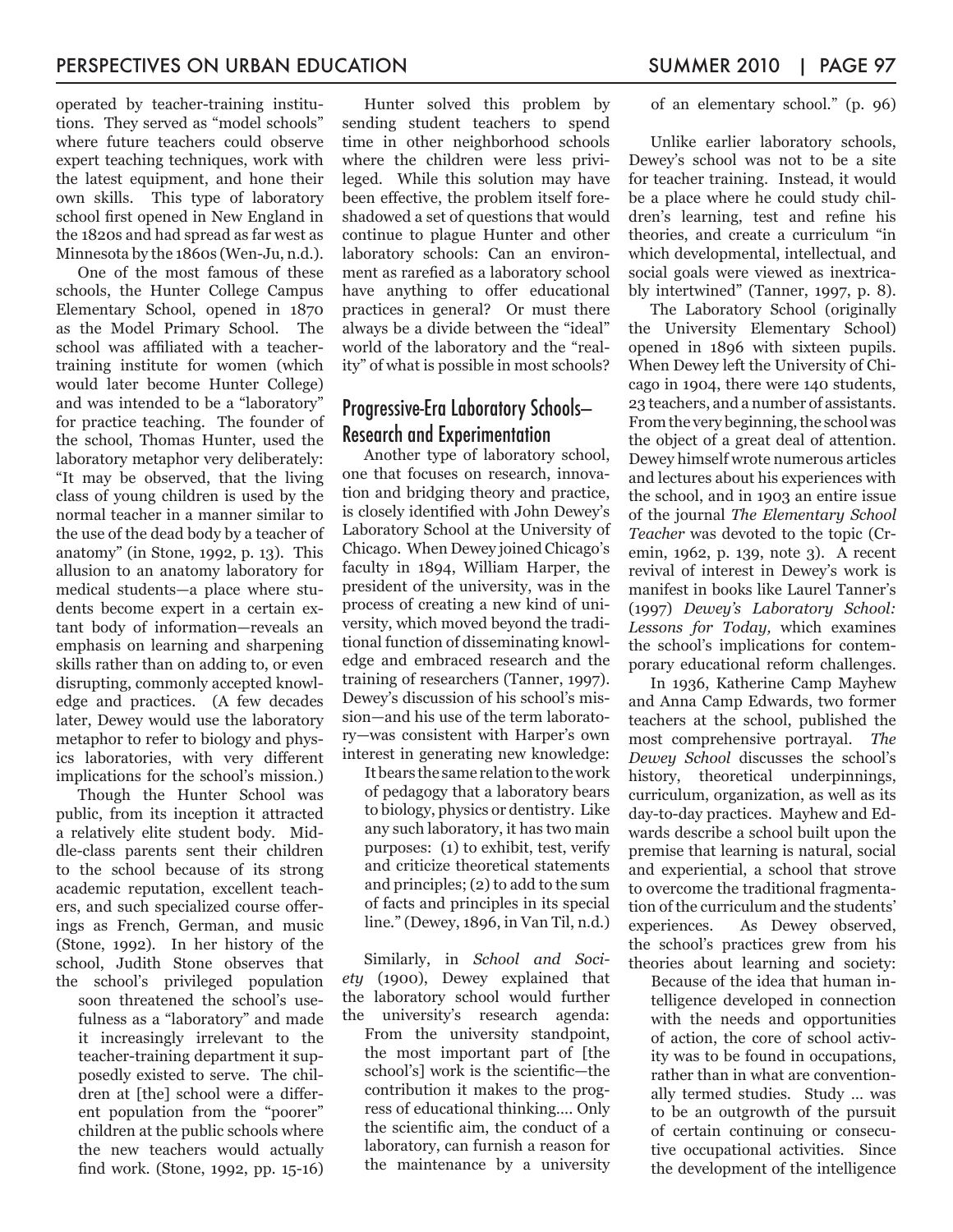and knowledge of mankind has been a cooperative matter… occupations were to be selected which related those engaged in them to the basic needs of developing life, and demanded cooperation. (in Mayhew and Edwards, 1936, p. 5)

Student projects, such as weaving fibers into cloth, involved extensive study of different materials, experimentation with various approaches, and examination of the connections between the students' own processes and the historical development of technology (Dewey, 1900; Mayhew and Edwards, 1936).

Dewey believed the Laboratory School would stimulate change in other schools by proving that it was possible to put his theories about learning into practice: "We do not expect to have other schools literally imitate what we do. A working model is not something to be copied; it is to afford a demonstration of the feasibility of the principle, and of the methods which make it feasible" (1900, p. 94). Once this "feasibility" had been established—and his theories could no longer be dismissed as unrealistic— educators would be free to work out their own methods based upon those same principles (Jackson, 1990). As a result, Dewey believed, the effects of his work with the Laboratory School would be both gradual and profound (Tanner, 1997).

In his discussion of the long-term implications of Dewey's Laboratory School, Philip Jackson (1990) points to a problem similar to the one Thomas Hunter encountered a few decades before: the privileged student body and the abundant resources of the school. Many of the parents of Dewey's students were on the faculty at the University of Chicago—Dewey's own children attended the school—and most were middle-class, able to pay tuition, and interested in education. In addition, the Laboratory School had a very low student-teacher ratio, a highly qualified staff, ample equipment and the resources of the university at its command (Jackson, 1990). Not surprisingly, visitors to the school occasionally commented that Dewey was able to accomplish things that would be impossible in less fortunate environments (Dewey, 1900, p. 93). Dewey's response to this accusation, that his experiment required "particularly favorable conditions in order that results may be rendered both freely and securely," seemed to dodge the generalizability question (Dewey, 1900, p. 93; Jackson, 1990, p. *xxxi*). Jackson argues that the ideal conditions of the Laboratory School meant that it "became relatively easy and ultimately commonplace to dismiss what went on there as impractical or as not transferable to other, more ordinary settings" (1990, p. *xxxiii-xxxiv*). As a result, while Dewey's school achieved a great deal of notoriety, its impact on educational practices in general has been surprisingly limited (Jackson, 1990).

During the first decades of the twentieth century, a number of colleges and universities followed Chicago's lead and opened their own inquiry-oriented laboratory schools. One of the most famous of these was the Lincoln School, operated by Teachers College, Columbia University, from 1917 to 1948. Abraham Flexner, one of Lincoln's founders, observed that the school was intended to be a site for research and experimentation, "a laboratory first of all, which would test and evaluate critically the fundamental propositions on which it is itself based, and the results as they are obtained" (Flexner, 1923, in Cremin, 1962, p. 281). Flexner's use of the term laboratory resembles Dewey's, and, indeed, Lincoln and the Chicago school were similar in many ways.

Lincoln maintained its experimental orientation throughout its years of operation. As one enthusiastic observer of Lincoln noted, the school's interest in experimentation focused primarily on curriculum: "In the vanguard of the movement that is revolutionizing secondary education in America is Lincoln School, which for over ten years has been steadily and persistently experimenting in the field and is working out a new and dynamic curriculum…" (de Lima, 1941, p. 2). The result of this emphasis on constant improvement was, according to historian Lawrence Cremin, a remarkable school where "morale was high; classroom teaching was generally good, frequently excellent; and a pioneering spirit pervaded

the activities of teachers, students, and parents alike" (1962, p. 282-3).

Like Dewey's Laboratory School, the Lincoln School was the focus of a great deal of attention. Publications about the school include personal memoirs, outlines of curriculum, and an issue of *Teachers College Record* in the 1930s (Cremin, 1962, p. 382). Teachers at the school also worked with Agnes de Lima to write two books about Lincoln, books that include pictures of students, discussions of the school's mission and philosophy, and descriptions of classroom practices. In *Democracy's High School* (1941), de Lima and her collaborators depict a school that was in many ways reminiscent of Dewey's Laboratory School. Both emphasized social as well as intellectual development, preparation for life in a democracy, and meaningful learning experiences (Cremin, 1962; de Lima, 1941). The Lincoln curriculum was "based on a searching study of the needs and capacities of children and of the social necessities of our culture and time" (de Lima, 1941, p. 2) and culminated with an examination of contemporary social and economic issues (Cremin, 1962, p. 286).

Lincoln School was also similar to the University of Chicago's Laboratory School in that it served a privileged population with an abundance of resources. It was private, and the students were generally affluent and college-bound (Cremin, 1962, p. 287). The school also had copious equipment and supplies, offered a wealth of courses and activities, and provided a variety of travel and extracurricular opportunities (Cremin, 1962, p. 286). In addition, Lincoln's faculty, which included famous educator and social reconstructionist Harold Rugg, was a particularly talented and creative group who produced their own texts, curriculum guides, and workbooks (Cremin, 1962, p. 282). As a result, Lincoln (and the Institute of School Experimentation that was to publicize its work) faced the same problem that confronted other laboratory schools attempting to share their findings with the larger educational community: "Seeking to serve as a link with the public school, the Institute soon ran into the age-old problem that much of what succeed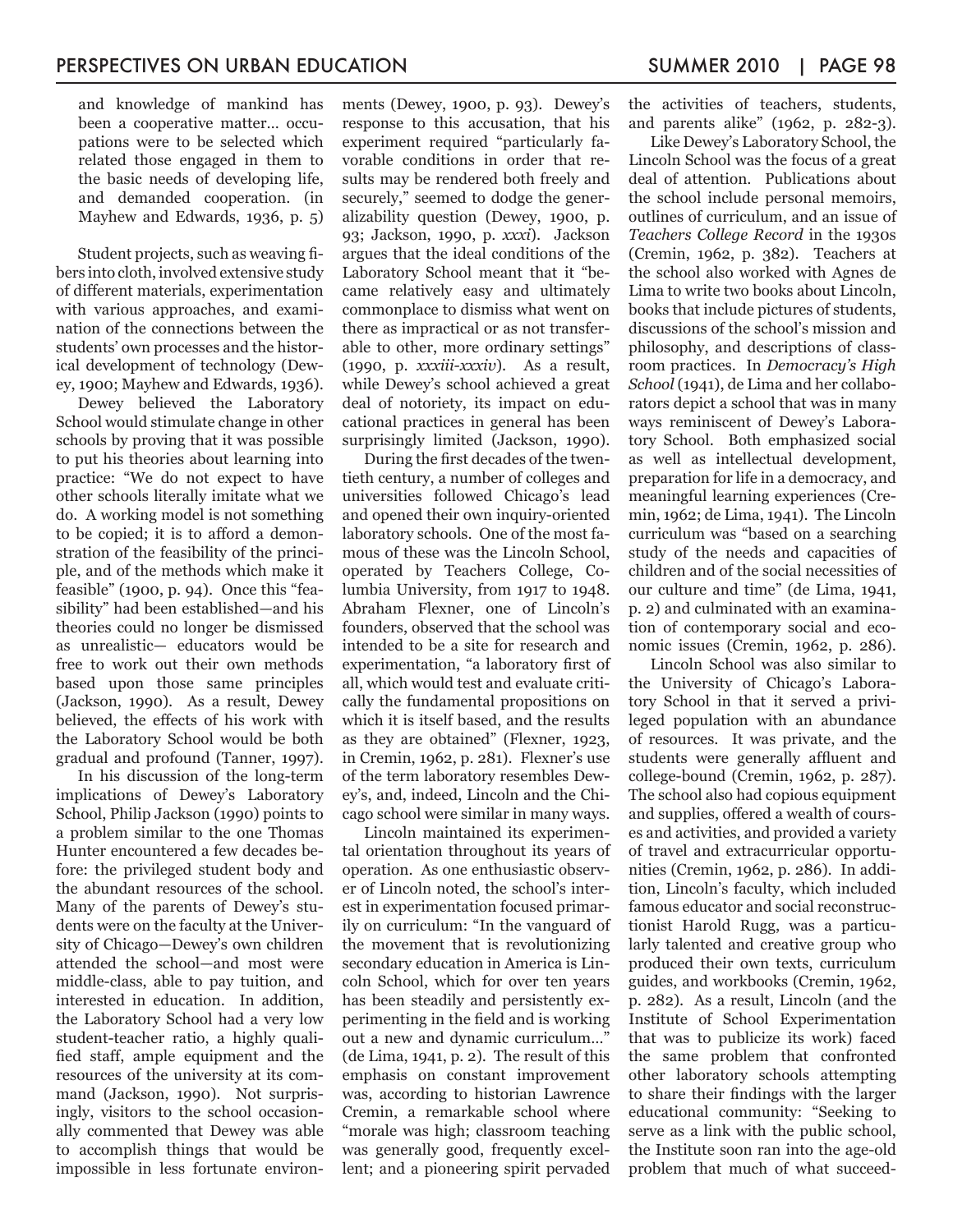ed under laboratory conditions was not readily applicable to the schools at large" (Cremin, 1962, pp. 289-90).

In 1915, John Dewey and his daughter Evelyn published *Schools of Tomorrow*, a collection of portraits of progressive schools in the United States. While not all of these schools were university-operated, several were, and their descriptions are quite informative. Of the schools described, only one—a kindergarten run by Teachers College—appears to have shared the Chicago laboratory school's emphasis on inquiry. According to the Deweys, the kindergarten's mission was to develop an early childhood curriculum that was truly of educational value:

To find what is of real worth, experiments have been conducted, designed to answer the following questions: "Among the apparently aimless and valueless spontaneous activities of the child, is it possible to discover some which may be used as the point of departure for ends of recognized worth? … Is it possible for the teacher to set problems or ends sufficiently childlike to fit in with the mode of growth, and to inspire their adoption with the same fine enthusiasm which accompanies the selfinitiated ones?" (1915, pp. 110-111)

Other university-operated schools seemed to focus less on research and experimentation and more on putting the theories of Dewey and other progressive educators to work. For example, the Elementary School of the University of Missouri had, as "its fundamental idea, that education shall follow the natural development of the child" (1915, p. 41). The 115 students at the school, which was under the direction of a professor, began their studies by learning about those things that were directly related to their lives: weather, food, shelter, clothing, and the life of their community. When the students grew older, the focus of their studies shifted—"due to the widening interests that are coming to the child" (p. 51)—to local and world industries, literature, and languages. Other institutions, including Bryn Mawr College and the "city university" in Pittsburgh, were also able to

use their schools to implement the latest in educational theory and practice.

**Speyer— A school ahead of its time.** Unlike its privileged peers, one university-run school was expressly committed to educating less fortunate students. Between 1899 and 1915, Teachers College operated the Speyer School in a low-income neighborhood near campus. Like other university-run schools, Speyer had an experimental orientation. Its goals, however, had more to do with community than curriculum:

In short, the purpose is to serve the community in every possible way and particularly to experiment in ways and means of bridging the gap between the close of public school work and the time when young men and women settle down to permanent employment at eighteen or twenty years of age. (James Earl Russell, in Puckett, n.d., p. 2)

The school was at once an elementary school, a site for teacher training, and a social settlement where community members could meet for social, recreational, and educational activities (Puckett, n.d.). Historian John Puckett calls Speyer the "first community school," the precursor of a movement that would affect schools across the country a few decades later. While Speyer's founders were inspired by Dewey's work in Chicago, the teaching at the school was inconsistent and frequently less than inspiring:

More seriously, the Speyer School curriculum was neither community-centered nor action-oriented. It is evident that Frank McMurry and his colleagues attempted to transplant elements of Dewey's Laboratory School at the University of Chicago to a working-class neighborhood in New York City. Unfortunately, McMurry followed Dewey's actions and ignored Dewey's theory. (Puckett, n.d., p. 7)

The Speyer School is nevertheless noteworthy for serving a disadvantaged population and addressing directly the problems in a low-income, urban community. In this respect, it could also be seen as a precursor of today's university-operated schools.

# Laboratory Schools Since the Progressive Era

In the 1930s, two studies of laboratory schools affiliated with colleges or universities revealed that the focus of these schools had essentially returned to teacher training (Eubank, 1931; Jarman, 1932). In fact, one study's operating definition of *laboratory school*—"any school used by the education department for observation, participation, directed teaching, etc." makes no mention of experimentation or research (Jarman, 1932, p. 4). However, this shift does not mean that inquiry was entirely excluded from the laboratory school agenda; according to Jarman, "research is recognized as one of the primary functions of the university high school" (1932, p. 89), and Eubank commented that "experimentation holds a minor place in the laboratory schools" (1931, p. 24). In general, though, laboratory schools in the '30s were sites for the demonstration of high-quality instruction, observation, and practice teaching.

The emphasis on teacher training and demonstration continued throughout much of the century. In the 1950s and '60s, however, many teacher educators became interested in conducting research and training teachers in "real world" settings rather than in laboratory schools, which seemed too far removed from the realities of most schools ("Overview of Laboratory Schools," n.d.). Without a research agenda, laboratory schools often had difficulty justifying their continuing existence, particularly when funds were scarce. As a result, a number of universities responded to financial pressures by closing their schools and shifting student teaching and research to the public schools (King, 1984; Van Til, n.d.). The number of laboratory schools declined steadily throughout the '60s and '70s, from a high of 200 to about 100 by the end of the  $20<sup>th</sup>$  century (King, 1984; McConnaha, n.d.). Recently, the spread of Professional Development Schools—public schools where expert teachers train future teachers,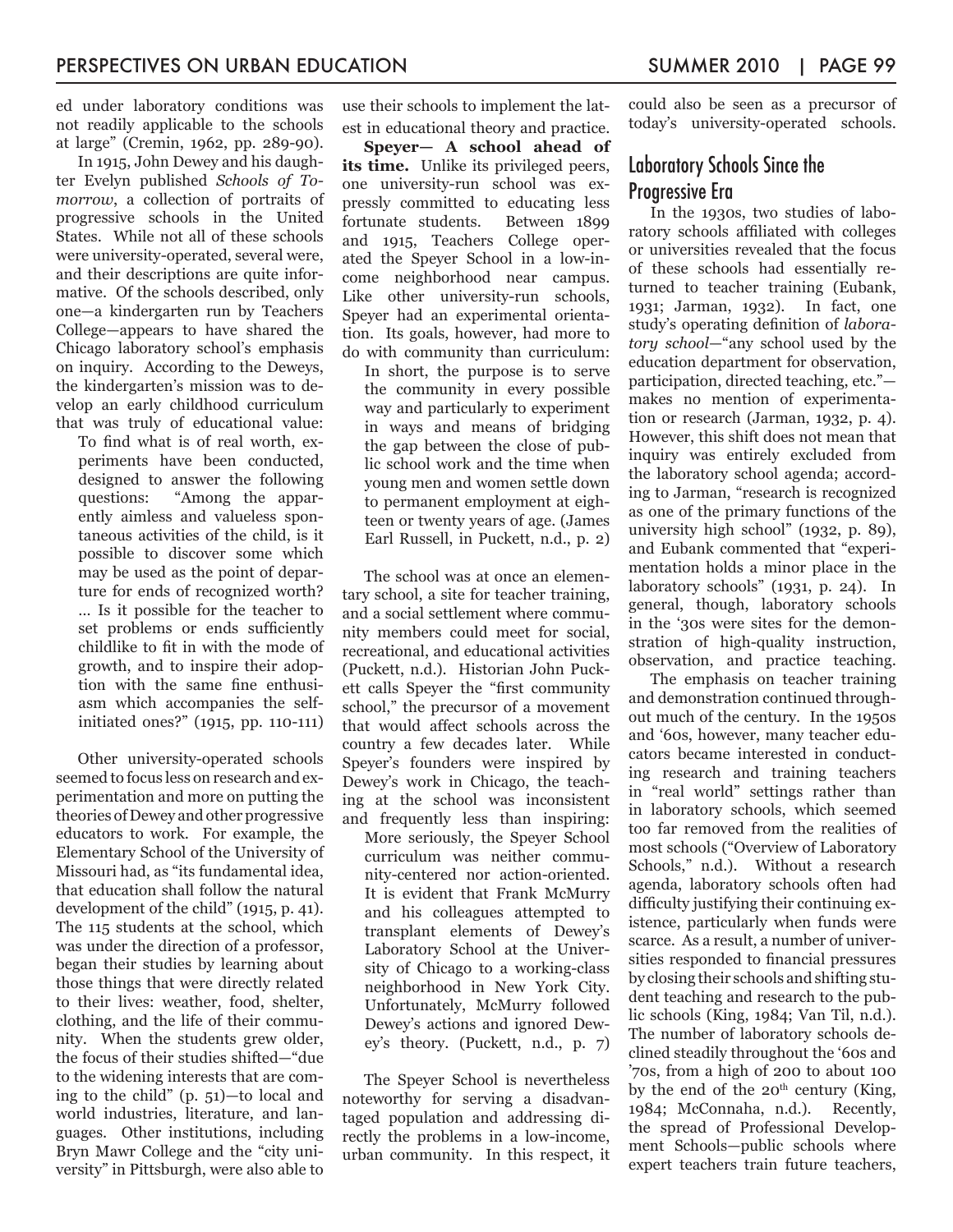model "best practice" techniques, and work with university faculty to conduct research and design and participate in professional development—has posed another threat to the teachertraining function of laboratory schools.

Several of the laboratory schools that remain resemble their predecessors in name only. For example, the University of Chicago Laboratory Schools have evolved into high-achieving schools that serve the children of faculty members and contribute to neighborhood stability while emphasizing neither teacher training nor experimentation (Jackson, 1990; Tanner, 1997). 3 In his introduction to Dewey's *School and Society & The Child and the Curriculum*, Philip Jackson is quite critical of Chicago's schools:

Whatever else today's Laboratory Schools might be, they certainly are not the educational laboratory their founder envisioned. What has disappeared over the years is not the institution itself, which, if anything, seems to have prospered. What is missing today is the schools' entitlement to the key word "laboratory" that continues to define the kind of school it purports to be. (1990, p. *xiii*)

The University of Chicago is not alone in this respect; a number of contemporary university laboratory schools also appear to serve primarily to provide a superior educational experience to the children of faculty and other middle-class families (Tanner, 1997).

Advocates have responded to the decline of laboratory schools by arguing that these schools do have a role to play in efforts to improve education in the United States. For example, writing in the 1980s, King (1984) argued that laboratory schools represent a unique means of linking schools and universities and can provide university faculty with an opportunity to innovate or take risks with research in a way that public schools would not allow. King worked with the University of Hawaii's laboratory school, which used a focus on curriculum development and teacher training to make continued contributions to the field of education. Another laboratory school proponent claims that the schools' advantages—the ability to collaborate with outside organizations, implement program changes, and develop curriculum in a way that public schools hindered by bureaucracies cannot—make them the perfect vehicles for education reform initiatives (McConnaha, n.d.).

### Criticism of Laboratory Schools

While laboratory schools clearly have many defenders,<sup>4</sup> their critics are quick to point out that the problems that have long plagued such schools may well be bringing about their demise. One of the most common complaints about laboratory schools is that they do not embody a clear sense of purpose or mission. Their many functions—research, experimentation, demonstration of "best practices," and teacher training—have tended to conflict or, at the very least, share an uncomfortable coexistence. John Goodlad, who served as the director of a laboratory school at the University of California at Los Angeles, argued that participants have brought too many agendas to the laboratory school enterprise:

The student teacher wants to get employed, the laboratory school teacher wants to demonstrates pedagogical expertise; the experienced teacher visiting in the school hopes to see something he or she can use next week; the professor in a campus department wants access to a research facility with a minimum of hassle; the director of the school probably wants good teaching, experimentation and innovations, and a vigorous research program all simultaneously. Something has to give. Too often, everything gives and the school ends up doing little or nothing well. (1980, cited in Hunkins, et al., 1995, p. 102)

This problem is not particularly new. In 1932, Jarman observed that the laboratory schools in his study were encumbered by their multiple goals, and thirty years later Ohles (1961) noted that it is not possible conduct research, train future teachers, and model best practice all in one school.

Observers of laboratory schools who criticize this tendency to "become everything to everybody" point to the Dewey school as an example of how successful a school with a clear sense of mission can be ("Overview of Laboratory Schools," n.d.). At the University of Chicago Laboratory School, inquiry was *the* goal, not one of many. This sense of purpose was so powerful that it spread beyond the researchers themselves and infected teachers and students as well (Mayhew and Edwards, 1936; "Overview of Laboratory Schools," n.d.). While other schools have attempted to follow Dewey's model, the intrusion of additional objectives has frequently inhibited their success (Goodlad, 1995).

Another criticism of laboratory schools has to do with their relatively elite student body and the wealth of resources available to them. This issue which surfaced for the Hunter school in the late nineteenth century and also confronted Dewey's Laboratory School and the Lincoln School—continues to trouble researchers and teacher educators interested in working with laboratory schools. Because laboratory schools are usually private and their students are often the children of university faculty, the generalizability of research conducted there is questionable (Hunkins, et al., 1995). In addition, many believe that student teachers today—like those at the nineteenth-century Hunter school—need experience working in settings that are more representative of public schools in general.

# UNIVERSITY-OPERATED SCHOOLS AT THE TURN OF THE 21<sup>ST</sup> CENTURY

Despite the closing of laboratory schools around the country, the university-operated school idea has experienced something of a revival during the past two decades, and the number of colleges and universities that have opened elementary or high schools continues to grow. Here I will focus on a subset of these: The University of California at San Diego, Columbia University, Wayne State University, the University of Chicago, the University of South Florida, Stanford University, and the University of Pennsylvania. This sample was chosen to illuminate key patterns in the ways universities are approaching the op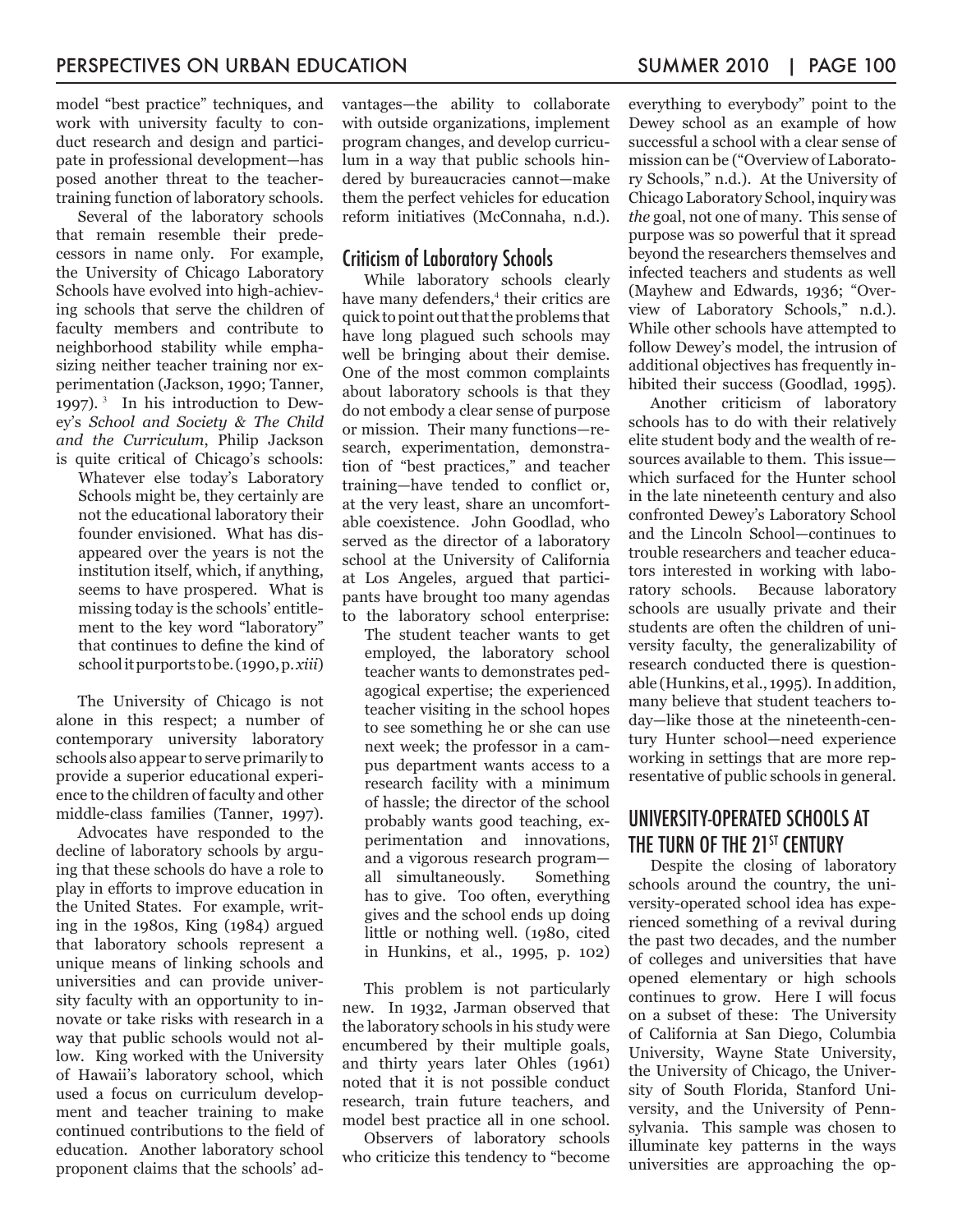eration of schools. Two of the schools in this group were among the earliest to operate charters, two run networks of charters, one opened a neighborhood public school, and one founded a private school. In some ways, the schools these universities run are reminiscent of earlier efforts, while in others they represent a new direction.

In the sections that follow, I will discuss the seven aforementioned schools, providing a brief profile of each and exploring the connections between these schools and the traditional functions of university-run schools. However, because all of the schools I will discuss are relatively new, information about the projects is fairly limited. The material discussed here comes primarily from university and school websites and newspaper reports and, as such, has more to say about what the universities would like their schools to be than about the actual workings of each school.<sup>5</sup> Indeed, this section is not intended to be a comprehensive review. Instead, it begins to sketch the landscape of contemporary universityoperated schools and to suggest ways these schools could be categorized and understood, with the intention that future research could build upon these descriptions with more comprehensive data and analysis. Thus, the information provided here conveys a sense of each university's mission and priorities for its school, makes preliminary comparison and discussion possible, and sets the stage for future research.

For heuristic purposes, I will divide these schools into two groups schools focused on providing a good educational option in the neighborhood adjacent to a university (The School at Columbia University and the Penn-Alexander School) and schools designed to bring the resources of the university to bear on the challenges of educating low-income urban students (Stanford, USF, UCSD, Wayne State, and University of Chicago). Here I will provide a very brief introduction to each school. In the next section, I will make some observations about historical connections, arguing that there are both continuities and discontinuities in mission and structure between this pool and earlier university-operated

schools and linking the latest generation of university-run schools to a renewed emphasis among universities to civic and community responsibility.

### Educational Options for Faculty and Community

Both the University of Pennsylvania and Columbia University have struggled to provide quality, affordable educational options to faculty members and families in their surrounding neighborhoods. In many ways, the School at Columbia University, which opened in 2004, has more in common with earlier university-run schools intended for middle-class children than with contemporary versions. The school is private and was designed to serve the children of Columbia faculty members. Because private schools in New York City are extremely expensive and public schools with good reputations are quite selective, many Columbia professors struggle to find schools for their children that are both acceptable and affordable (Wilson, August 2000). This situation, exacerbated by the overall high cost of living in New York City, often makes it difficult for Columbia to attract and keep faculty, especially faculty with young children. By providing discounted tuition and automatic acceptance to the children of Columbia professors, the University hoped to use its new school to make life in New York City more attractive (Wilson, June 2000).

The school is located on the edge of the Columbia campus; half of its spots are reserved for Columbia University faculty and the other half are open to children in the neighborhood. Tuition is steep (\$28,000 for 2008-9), but the school provides over \$4.5 million in financial aid annually.<sup>6</sup> Like earlier laboratory schools, The School at Columbia University sees itself as a place to model a unique approach to teaching and learning. To a lesser degree, the school's relationship with Columbia University facilitates a training agenda: the school is a site for student teachers, and school faculty take courses at Teachers College. It is not clear that the school is viewed as a site for original research: school materials make little

mention of research and focus instead on the school's rich curriculum and its role as a recruiting device for faculty.

While also designed to serve an immediate neighborhood, the University of Pennsylvania's Sadie Alexander School (also known as the Penn-Assisted School or Penn-Alexander School) is public and part of the local public school system. The Penn school was developed in partnership between the University, the School District of Philadelphia, and the Philadelphia Federation of Teachers and opened its doors in 2001 to students in West Philadelphia. The school was designed to relieve overcrowding at local elementary schools, foster high achievement among its students, and serve as a "demonstration school." It is a site for professional development, clinical training for preand in-service teachers, and testing and refining curriculum and instruction.

This project is a part of the University of Pennsylvania's larger effort to revitalize the surrounding neighborhood, an effort that includes attracting and supporting businesses, encouraging home-ownership, and providing assistance with neighborhood safety and clean-up projects. Though the School District of Philadelphia funded the school's construction and is responsible for operating expenses, Penn provides \$1000 a year for each student in order to keep class sizes small and is renting the land to the district for a nominal fee. Academically, the Penn school has been quite successful. Its students score well on state standardized tests, the school has an excellent reputation within the city, and spots at the school, particularly in kindergarten, are in such demand that property values have increased dramatically in its "catchment area." According to one source, location within the catchment area adds \$25-50,000 to the price of a house (Katz, 2008). While this has certainly contributed to the neighborhood's revitalization, critics argue that it is leading to decreased diversity as workingclass African American families move out and middle-class white families move in (Dubilet, 2004; Katz, 2008).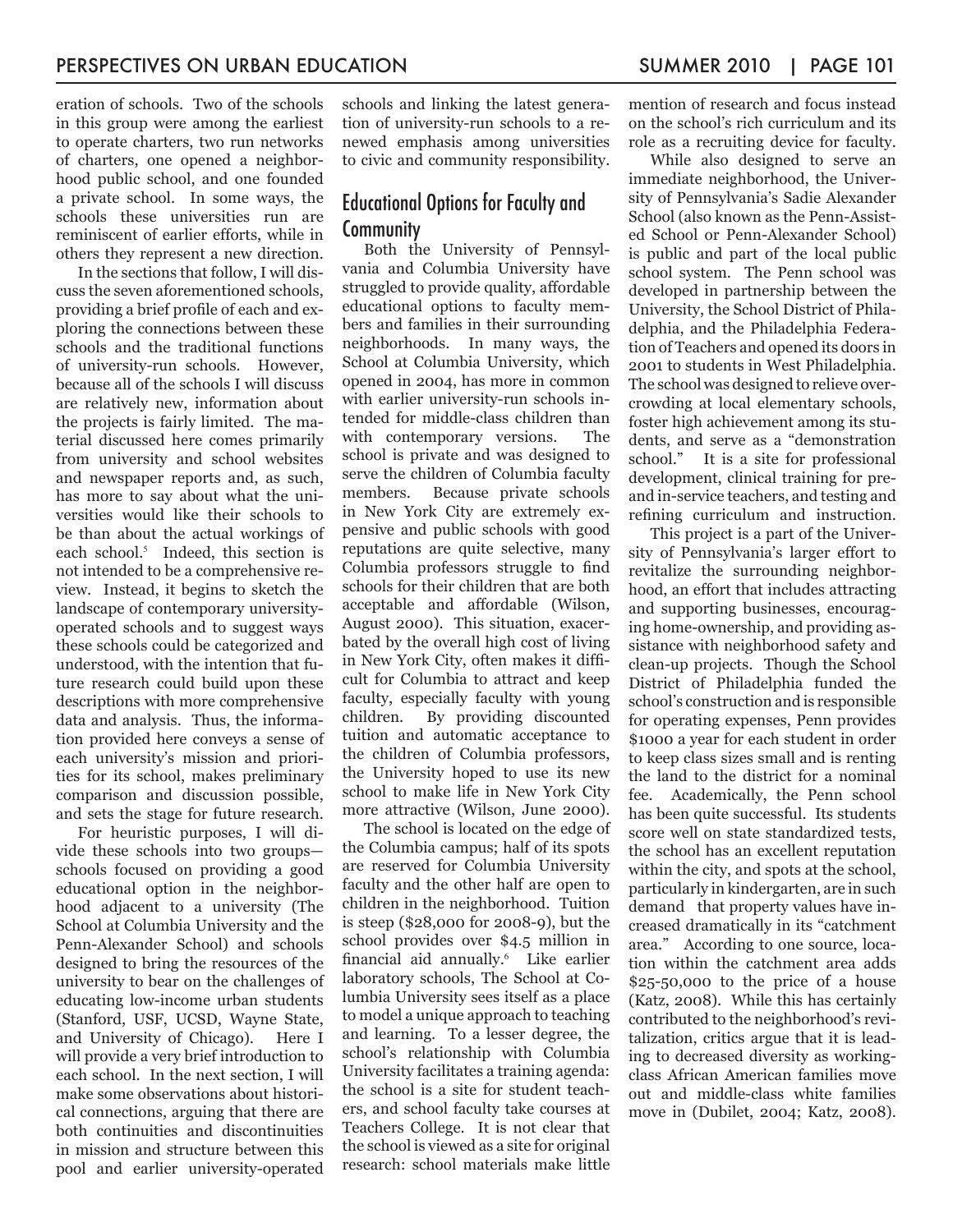# Tackling the Challenges of Urban Schooling

In the past two decades, the University of California at San Diego, Stanford University, University of South Florida, Wayne State University, and University of Chicago have all turned their attention to one of the nation's most intractable problems: educating low-income urban students to high levels. These schools thus represent a shift in both institutional structure and mission from earlier generations of university-operated schools. With respect to structure, rather than operating private schools, their sponsoring institutions have taken advantage of charter school laws to open privately run public schools. Relatedly, rather than provide an innovative or "model" education to students whose parents can afford it, the schools were explicitly designed to bring the resources of the university to bear on the education of low-income youth.

Wayne State University, in Detroit, was the pioneer in this respect. It opened University Public School, the first charter school in the state, in 1991. University Public School's stated goal was "to prepare all students academically, emotionally, physically, perceptually, and socially to become productive adults in a culturally diverse, rapidly changing and highly technological society."<sup>7</sup> Administrators at Wayne State had observed that many of its students—graduates of the Detroit public school system—were unprepared for the demands of higher education, and they hoped to provide Detroit students with a more rigorous educational experience (Lively, 1994).

According to Wayne State's president at the time, the university also hoped its school would contribute to neighborhood revitalization: The university would like to operate in a neighborhood that is stable, with good schools. One reason people don't move back into the city and people don't move into this neighborhood is that there hadn't been schools they could be confident about. (Lively, 1994)

Thus, like the Penn school, University Public School was designed with both educational and revitalization goals in mind.

University Public School, which was located in a low-income neighborhood about one mile from the Wayne State's Detroit campus, served sixth, seventh, and eighth graders. All students in Detroit were eligible to apply to University Public School, and acceptances were determined by lottery. An early evaluation struck an optimistic note, describing the school as having developed an innovative organizational structure, satisfied parents, and responded to students' social and psychological needs. The report was less positive about the school's curriculum and instruction, noting that it was not particularly innovative and had not received enough teacher and administrator attention (Dennis, Colombo, and Sawilosky, 1996). In 1998, University Public School was placed on the state's list of "unaccredited schools" because of its low test scores. In 2002 administrative responsibility was returned to the Detroit Public Schools and the school was merged with an existing middle school.

Another early innovator was similarly short-lived. Designed by the University of South Florida's (USF) Institute for At-Risk Infants, Children, Youth, and Their Families, the Patel Charter School opened its doors in 1998.<sup>8</sup> The school, which served low-income kindergarten through fifth-grade students, attempted to foster "maximum individual and personal development for each student" by providing a "comprehensive educational program to support, encourage, and nurture at-risk children and their families." In keeping with its focus on at-risk children, the Patel School emphasized collaboration between teachers and local agencies to ensure that children and their families received the medical, mental health, childcare, and social services they needed.

While USF's Patel School opened to great acclaim, it struggled with high teacher and principal turnover and low test scores. In 2008, the school was, like Detroit's University Public School, turned over to the public school district. A newspaper editorial published at the time criticized USF and school leaders for incompetence, noting that "poor planning and a troubling lack of oversight doomed the USF-Patel Charter School from the start" and arguing that USF failed to live up to the "big promises" it made about improving the school (Tampa Tribune, 2008). Thus, despite great ambitions, both Wayne State and USF failed—as have many before—at the task of providing high quality educational experiences and increased learning for low-income students.

Two other universities, also interested in meeting the needs of lowincome students, have established networks of schools. In 1998 the University of Chicago opened the North Kenwood/Oakland Charter School (NKO), serving kindergartners through eighth graders.<sup>9</sup> NKO was chartered by the Center for School Improvement, a research and development organization at the University of Chicago that supports education reform in the Chicago public schools. The school's mission is "to provide an excellent education for a representative group of urban students, while serving as a school development center for urban teachers." NKO furnishes students with afterschool instruction and tutoring, as well as "wrap-around services" for children and their families. The university has since added to its portfolio and now operates four charter schools in the city—two elementary schools, one middle school, and one high school. While NKO is known as one of the most successful charter schools in the city, Donoghue, an elementary school opened in 2005, has experienced more challenges. A 2006 Chicago *Sun Times* article described the school as plagued by discipline issues and low student achievement (Grossman, 2006).

 The Stanford University schools are also charters. In 2001, Stanford New Schools (a non-profit organization tied to the university) opened East Palo Alto Academy. The school is explicitly focused on preparing students for college: it offers college-credit courses, and every classroom door is painted with the name of a college (Sturrock, 2005). Five years later, the university opened an elementary school, East Palo Alto Academy Elementary School. Acclaimed education researcher and reformer Linda Darling-Hammond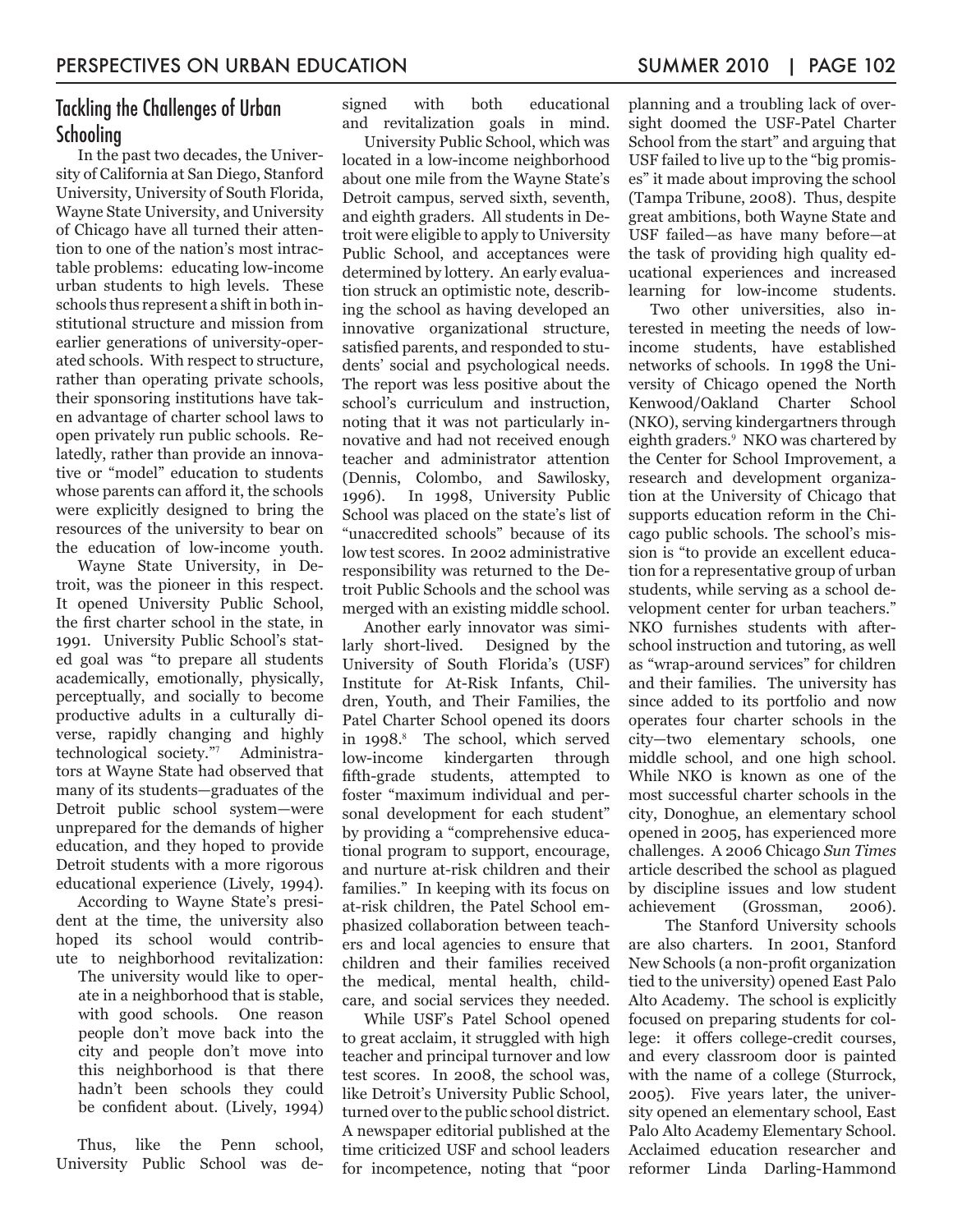has been instrumental to the initiative and to the crafting of a relationship between the schools and Stanford's School of Education. She explains that, in addition to the goal of providing students with a quality education, the schools also help educators "learn more about how to successfully teach a wide range of students, prepare new teachers, and create more productive schools—lessons that inform our research and our own preparation program" (The Stanford Challenge, n.d.). The schools work with predominantly low-income populations, and the majority of their students speak Spanish as their first language. Despite some evidence of improved student achievement, the schools continue to struggle with low test scores. In fact, the local school board recently voted to eliminate kindergarten through fourth grade at the elementary school because of persistently poor student achievement (Bernstein-Wax, 2010).

Of this group, the school that has experienced the clearest success thus far is the University of California at San Diego's Preuss School. Unlike the other university-run schools, Preuss was opened as a direct response to a major policy change.When the University of California System's Board of Regents voted in 1995 to end affirmative action, administrators at the University of California at San Diego (UCSD) were concerned that racial and economic diversity at the school would suffer (Basinger, 1999). They responded by creating the Preuss School, a charter school with an explicit mission: "…to improve educational practices and provide an intensive college preparatory school for low-income student populations, which are historically underrepresented on the campuses of the University of California."<sup>10</sup> By providing disadvantaged students with a rigorous educational experience and exposing them to life on a college campus, Preuss' founders hoped to reduce the achievement gap between low-income students and other students and increase racial and economic diversity at schools like UCSD.

A charter school serving middleand high-school students, Preuss opened in 1998 and draws students from all over the city and county. Only those who qualify for free or reduced lunches and whose parents or guardians are not graduates of four-year colleges are eligible for admission to Preuss. In addition, applicants must demonstrate "high motivation and family support" in order to be accepted to the school. UCSD donated land and raised funds from private donors for the school's building, which is located on the college campus, while operating expenses come from the state and the local school district.

Preuss also serves as a demonstration school of sorts, showing that it is possible to use innovative practices to reduce the achievement gap and prepare students for college. For example, in 2006, Doris Alvarez and Hugh Mehan (the school principal and one of its founders, respectively), published an article describing Preuss's successful experience with detracking and enrolling all students in a college preparatory program. They argue, "This gives us an existence proof that detracking (i.e., presenting underserved students with a rigorous academic program, supplemented by a comprehensive system of academic and social supports) can propel students from low-income households toward college eligibility and enrollment" (Alvarez and Mehan, 2006, p. 82). By any number of indicators, the Preuss School has experienced extraordinary success: its test scores are consistently high, over ninety-five percent of its graduates go on to college, a Preuss teacher was recently named California Teacher of the Year, and the school was listed as number ten in *U.S. News and World Report*'s "Top Public High Schools."

# NEW SCHOOLS, FAMILIAR GOALS? College Preparation

Only one of the schools discussed here, UCSD's Preuss School, has embraced that earliest mission of university-operated schools—preparing students for a particular college and streamlining the transition from school to sponsoring university. Like Rutgers Preparatory and other early academies, Preuss offers a course of study, which all students are required to follow, that meets all of its sponsoring university's admissions requirements. The major difference, of course, between Preuss and previous preparatory schools is the student body. While the students at Rutgers Preparatory School were a fairly elite group, with parents able to pay private-school tuition, Preuss serves only disadvantaged students. Essentially, Preuss is intended to provide an elite, collegepreparatory education to students who normally would not have such an opportunity. While Stanford's East Palo Alto Academy does not have the seamless school-to-university pipeline that Preuss does, it too has institutionalized its focus on college preparation.

#### Teacher Training

The traditional focus on teacher training has been modified somewhat by the most recent university-run schools. Penn, USF, Columbia, and Stanford all refer specifically to using their schools as sites for student teaching, but at none of these schools does teacher preparation appear as a primary focus. Wayne State's materials made no reference at all to teacher education, and at UCSD's Preuss School, professional development is an important component of the program, but it appears to be targeted only towards teachers on the school's staff.

While training future teachers does not seem to be as primary to any of the schools discussed here as it was to the laboratory schools of the 1930s and '40s, the idea of using the universityrun school as a vehicle for changing teachers' practice has by no means disappeared. Both the University of Chicago and the University of Pennsylvania have embraced the demonstration school concept and serve as sites for professional development for teachers throughout their districts. According to the NKO's website the school is a "development center for urban teachers," where Chicago public school teachers can observe innovative and effective strategies and, eventually, "come to the school for hands-on experience in good-practice techniques." The Penn school operates in collaboration the university's Graduate School of Education and provides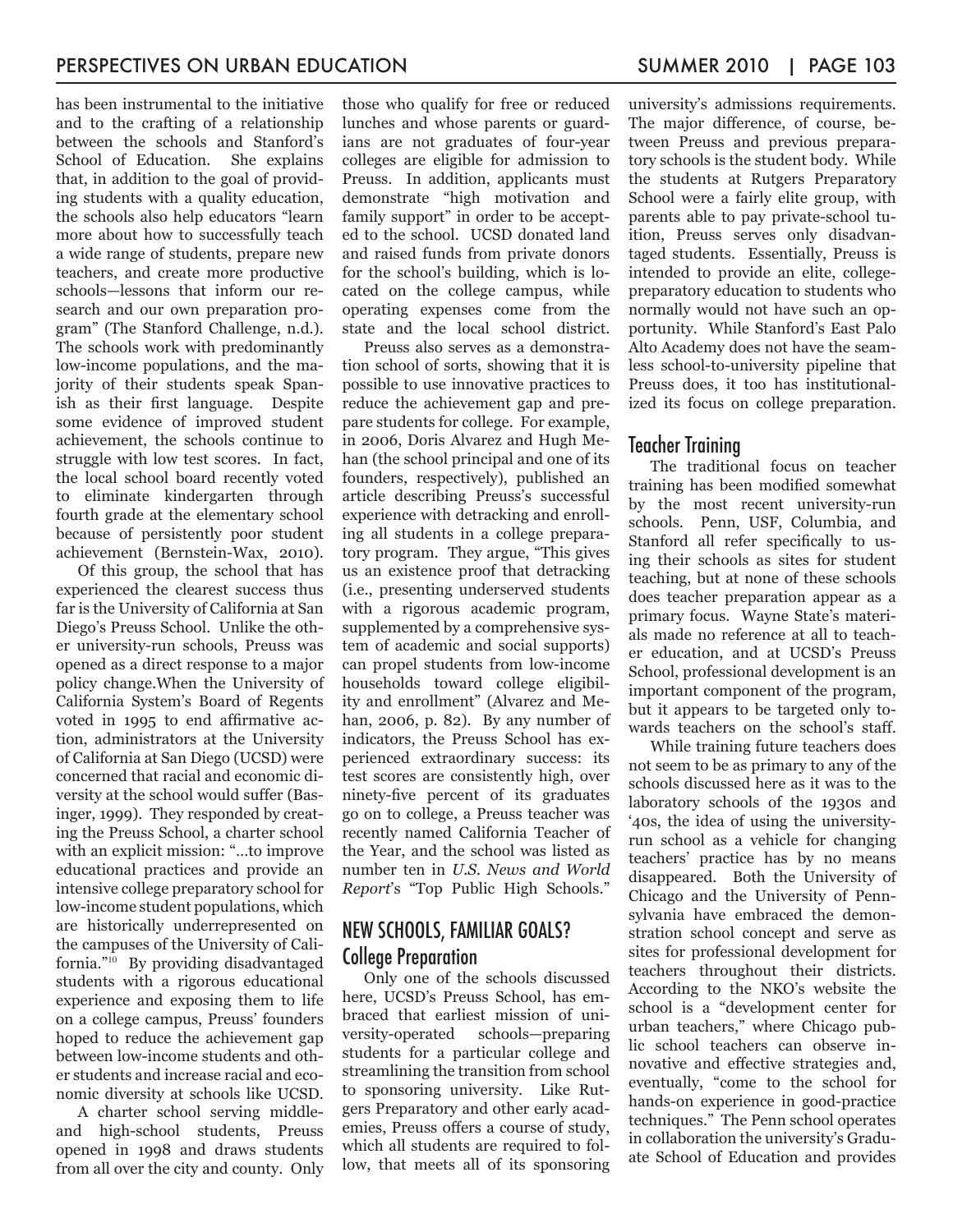"as many opportunities as possible for educators throughout the network to participate in cross-school visits, peer consultation, professional residencies, workshops, applied research and graduate coursework…." Both institutions emphasize the links between the schools they operate and the other schools in their districts and the positive effects their professional development programs will have on the overall quality of instruction in the area.

#### Research and Experimentation

All of the schools I am profiling here have—or had—some research component. At Wayne State and USF, that component seems to be fairly limited and to focus primarily on assessing the effectiveness of the schools' programs. Columbia, UCSD, Stanford, Penn, and the University of Chicago all would like their schools to play some role in developing and disseminating new ideas about curriculum and instruction. Both UCSD's Preuss School and the University of Chicago's NKO Charter School are affiliated with research and advocacy centers, and the proposal for the Preuss School also called for the creation of a center that would coordinate all university research in public schools (Basinger, 1999). Facultymembers at Penn work with teachers at the new school to plan and conduct research that will "contribute to enhancing the school's instructional and professional development programs and to increasing knowledge about successful educational practices." At none of these schools, however, is the emphasis on inquiry as complete as it was at Dewey's Laboratory School.

# A NEW PURPOSE FOR UNIVERSITY-RUN SCHOOLS: EDUCATING INNER-CITY **STUDENTS**

While several of the schools discussed here conduct research and involve themselves in teacher training, their real mission (with the exception of the Columbia school) seems to be to do something more—to provide students who are underserved by contemporary school districts, particularly in urban areas, with a high-quality education. In this sense, they are entering an arena explored a century ago by the Speyer School but avoided since by most university-run schools. The universities undertaking this project are also offering an implicit critique of the educational status quo and demonstrating a fresh sense of responsibility for their surrounding communities.

Like many universities around the country, these institutions could limit their involvement with public education to work in existing schools or even to the formation of "partner schools."<sup>11</sup> The fact that they are choosing to go further and actually develop and operate a school reveals both the concern their administrators feel about existing educational opportunities for local students and a fundamental skepticism of school systems, particularly in the inner city. While politics may prevent other administrators from being so blunt, the frustration expressed by University Public School principal Frederick Borowski—"The system has failed these kids. Can we come up with solutions?" – is widespread (Lively, 1994).

One source of concern about traditional urban schools appears to be the bureaucracy that is seen as an obstacle to reform and innovation. It is striking that of the public schools profiled here, all but one is a charter school operating independently of the local school district. In their materials, several of the universities mention that their school's charter status will enable them to sidestep such bureaucratic hurdles. For example, Preuss will be "free to develop its own innovative program," and the USF school was "able to break through the regulatory process and concentrate on education" (Deopere, 1997). Articles about the new schools also highlight their freedom from bureaucracy—nods to the general sentiment that "the system" is at fault (Bustos, 1998; Lively, 1994).

Of course, the mixed outcomes of these schools—the failures of USF's Patel School and WSU's University Public School, the success of UCSD's Preuss and University of Chicago's NKO schools, and the ongoing struggles of the others—demonstrate that simply forming a charter is no guarantee. This is consistent with the research findings on charter schools overall, which has found enormous inconsistencies from school to school and no uniform or aggregate benefits (Zimmer, Blanc, Gill, and Christman, 2008; Center for Research on Education Outcomes, 2009). The stories of USF and WSU remind us that, even with all their human and financial resources, universities are not immune to the many organizational, financial, and instructional challenges charter schools face.

While university-run charters are different in many ways from earlier university-operated schools, the experiences of these earlier schools nevertheless have important implications. Schools like Preuss, which endeavor to show that it is possible to educate large numbers of low-income students to high levels, avoid the concerns about an elite student body that the laboratory schools faced, but they still have more resources, because of the university's contributions, than do traditional public schools. On the one hand, this implies that such interventions would be expensive to "scale up." On the other hand, it also demonstrates that, when provided with adequate resources and supports, low-income and minority students can excel in large numbers, an enormously important contribution.

The issue of multiple and competing goals—which also troubled laboratory schools—is another important one to consider. As these schools take on the challenges of urban education, it will be essential to assess the extent to which they are able to remain focused on this as their primary purpose. With the resources of a major university can also come additional demands—particularly for research and teacher education sites. Yet history tells us that the more such schools become distracted from their central mission, the less likely they are to succeed.

# University-Run Schools and University Civic Engagement

In the 1980s, many university faculty and administrators began to question the degree of alienation that existed between the goals and concerns of the outside world and the life of the university. The result has been a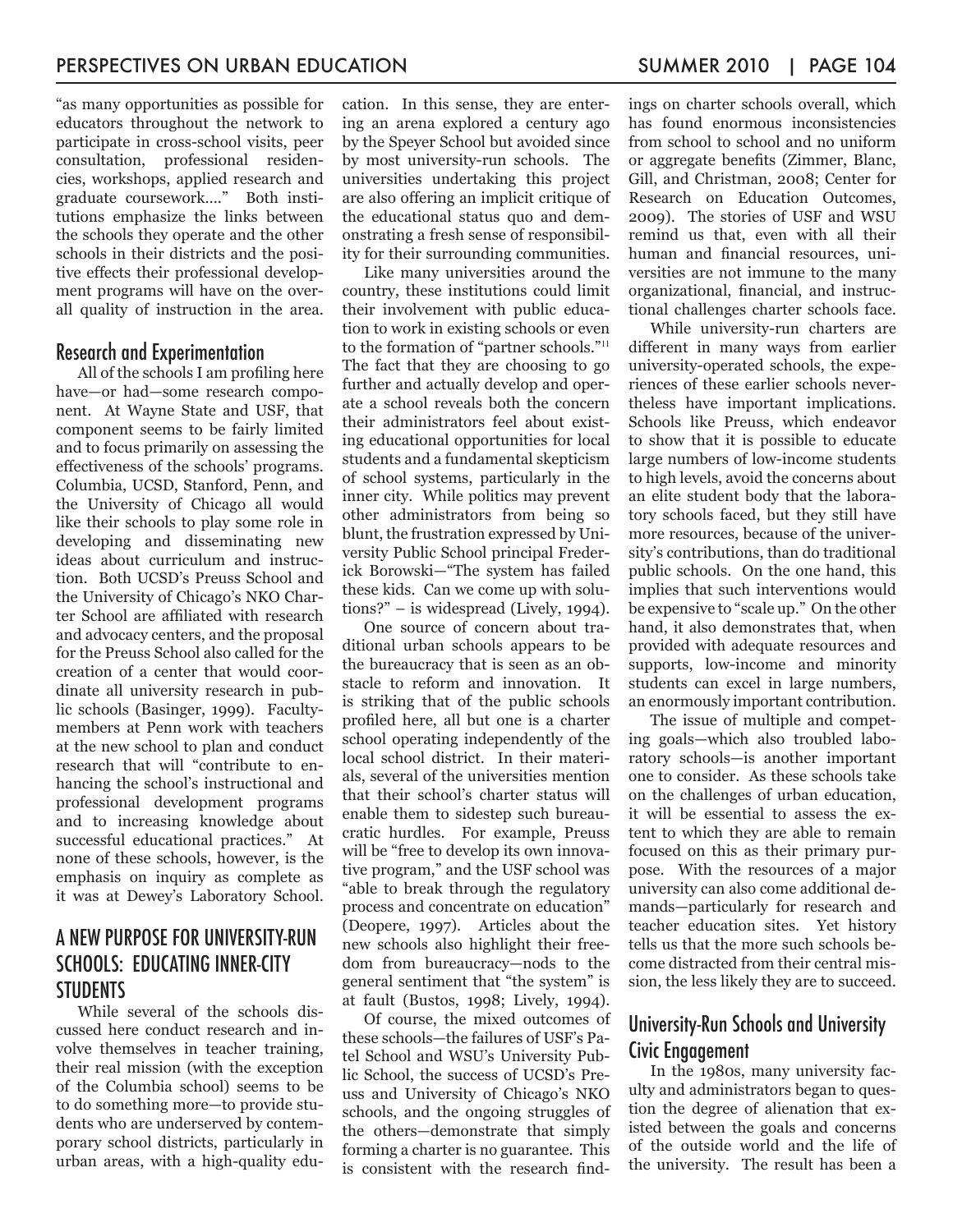"University Civic Responsibility movement," in which universities across the country articulate their commitment to working with their communities, addressing pressing national and local problems (rather than issues of interest only within the academy), and making the preparation of engaged, responsible citizens central to their educational mission (Benson, Harkavy, and Puckett, 2007, p. 111). Thus, the Wingspread Declaration on Renewing the Civic Mission of the American Research University," the product of a collaboration of major universities, foundations, and other organizations, proclaims:

We need to help catalyze and lead a national campaign or movement that reinvigorates the public purposes and civic mission of our great research universities and higher education broadly. We need to renew for the next century the idea that our institutions of higher education are, in a vital sense, both agents and architects of a flourishing democracy, bridges between individuals' work and the larger world. (Campus Compact, 1999)

As further evidence of the strength of this movement, the Campus Compact coalition (a group of university and college presidents "committed to the public purposes of higher education") went from two members in 1988 to over 1,000 in 2006 (Campus Compact, 2007). In a study of university civic engagement, Ostrander identifies five reasons universities have moved in this direction: the desire to make higher education "relevant" in the face of continued criticism, concern about the decline of democratic and civic participation in U.S. society, interest on the part of faculty in making academic knowledge more broadly useful, a sense of crisis about enduring social problems (such as poverty and inequality), and the need to maintain positive relations with local stakeholders (2004, p. 78).

The University of Pennsylvania has been at the forefront of this movement, particularly Penn professors Ira Harkavy and John Puckett. They argue that universities, especially those in or near urban areas, must become more actively engaged in their communities:

What contemporary higher education requires is a qualitative leap forward, a leap that harnesses the university's broad array of academic resources to the task of contributing to the revitalization of our rapidly changing urban environment… We think American higher education needs to reassess its moral purpose, institute massive changes, and return to the mission of using knowledge more directly to improve society's condition. (1992, p. 29)

In other words, many argue that by remaining aloof from social problems and civic life, universities do a disservice to their immediate surroundings, society as a whole, and our democratic system.

The decision by a number of major universities to run their own elementary or high schools—all located in urban areas—appears to be rooted in just the sort of reassessment Harkavy and Puckett envision. As one founder of the USF Charter School observed, "We really feel that universities, particularly when we're located at an urban site and next to a neighborhood that needs a lot of help, really have an obligation and an opportunity to do something for the community" (Barry, 1998). This is particularly the case when it comes to education. For example, Tim Knowles of the University of Chicago's Center for School Improvement commented a few years ago, "I think there's a recognition that urban education is one of the biggest domestic policy problems in our country and that it's time to think about new ways higher education can be involved in addressing this incredible challenge" (Sturrock, 2005). Even at institutions like Wayne State and Penn—where the university has admitted that a certain amount of self-interest underlies its revitalization efforts the school represents the recognition that the relationship between university and community can be neglected no longer, and indeed, that both university and community thrive when their destinies are seen as intertwined.

#### CONCLUSION

In many ways, the history of unisity-operated schools provides versity-operated schools

important lessons for the universities discussed here that are committing themselves to the difficult task of creating high-achieving urban public schools. After all, like the earlier laboratory schools, these newer schools are rooted, for the most part, in an interest in developing and testing new approaches and modeling best practices. As Alvarez and Mehan's argument—that Preuss' experience offers "existence proof" that detracking can be done—makes clear, these schools are attempting to show that it *is possible* to educate significant numbers of low-income students to high levels (Alvarez and Mehan, 2006). This history can remind them to take seriously the need for a focused mission and not to ignore concerns about creating such an optimal environment that effective strategies cannot be transferred to other schools. At the same time, the idea that a university can do a better job running an urban school than existing school systems

is new enough that it is still untested. The dean of Stanford's School of Education recently observed that her school's decision to operate a network of charter schools was not an easy one to make: "Running schools in an urban community is a very difficult task for anyone. And you're making the university vulnerable in that there's no guarantee of success…. It's not for the faint of heart" (quoted in Schachter, 2010). Stanford's willingness to take that risk may well be a promising sign both of the recommitment of universities to their communities and of a new sort of investment in urban education. It also represents fertile ground for future research. First, of course, it will be important to determine the extent to which universities like Stanford succeed—with success measured in a variety of ways—in their tasks. Research could also usefully explore the ways in which the organizational culture of a university-run school differs from that of traditional public schools and the consequences of these differences. Third, research could helpfully document what forms of additional resources or interventions are particularly effective. Fourth, research could examine how these schools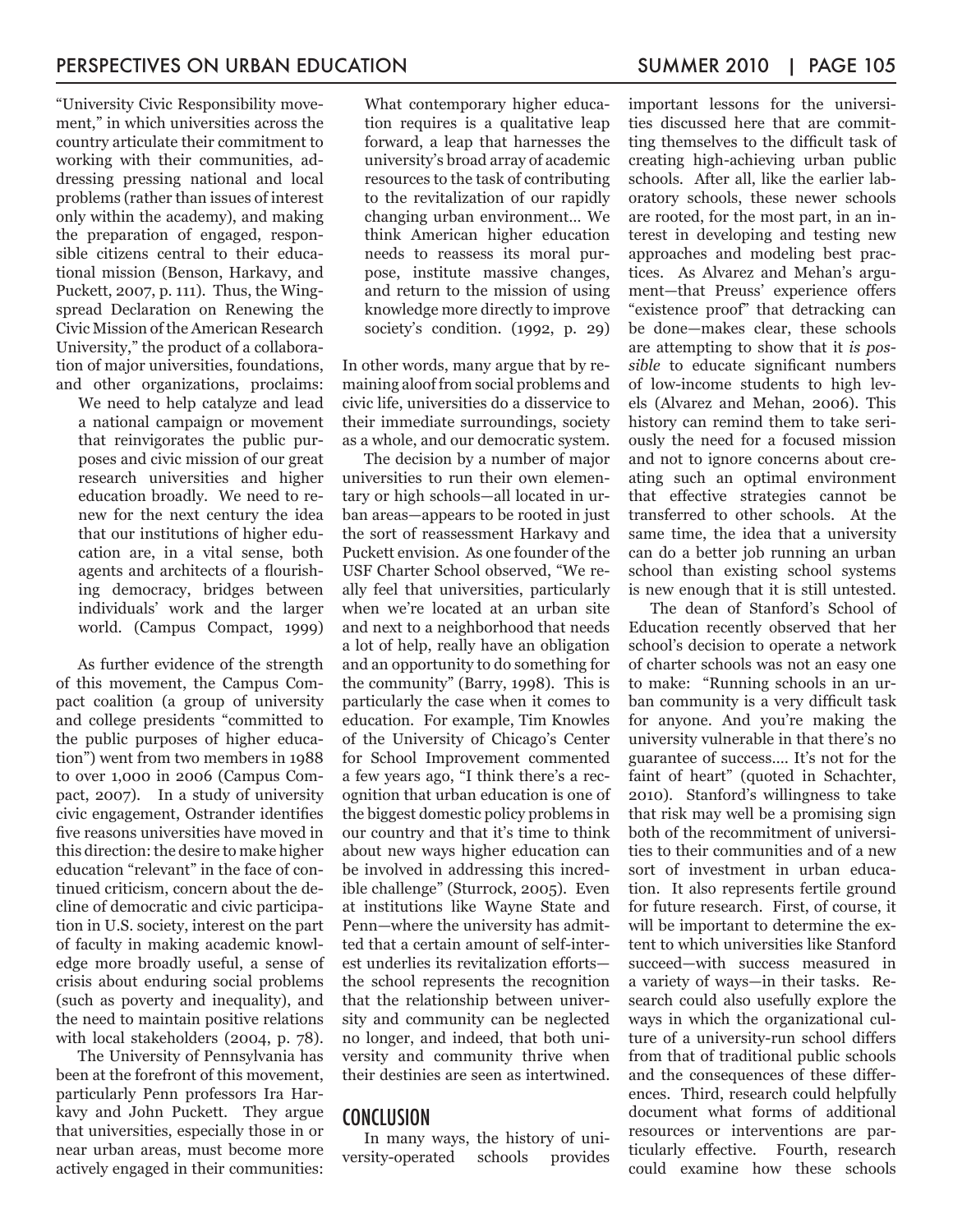deal with the challenges, discussed here, that faced earlier university-run schools. As scholars and practitioners explore this new phenomenon, it will be important to remember that such schools are but the latest episode in a long, rich, and complicated history. **Maia Cucchiara** received her joint Ph.D. in Education and Sociology from the University of Pennsylvania in 2007. Her research focuses on urban education, urban revitalization, and schoolcommunity relations. Previous publications include (with Erin Horvat) "Perils and promises: Middle-class parental involvement in urban school" which appeared in the *American Educational Research Journal* in 2009.

## **ENDNOTES**

- 1 This article focuses only on schools founded and operated by universities and does not address the many other sorts of relationships universities may have with public schools.
- 2 See, for example, Barry, 1998; Saffron, 2000; "Penn's Pal," 1998; Moore, 1999; Snyder, 2001; Smith, 1999; Sturrock, 2005; Rossi, 2004.
- 3 Thus, the school continues to serve a privileged population, including President Obama's two daughters, who attended the school before the family's move to Washington, DC.
- 4 See, for example, the National Association for Laboratory Schools, http://www.coe.iup.edu/nals/schools.html.
- 5 Because they were among the pioneers in this movement and opened in the 1990s, the University of California, San Diego's Preuss School and Wayne State University's University Charter School, have been the subject of some research. See Alvarez and Mehan (2005) and Denis, Colombo, and Saliwosky (1996).
- 6 Unless otherwise indicated, all information about The School at Columbia University was obtained from its website: http://www.theschool.collumbia.edu.
- 7 Unless otherwise indicated, all information about University Public School was obtained from the school's website: http:// www.ups.wayne.edu/.
- 8Unless otherwise indicated, all information about the USF Charter School was obtained from the school's website: http:// ari.coedu.usf.edu/ARIWeb/usf\_charter\_school.htm#Mission.
- 9 Unless otherwise indicated, all information here is from the NKO website: http://charter.uchicago.edu/Information/ and the University of Chicago site: http://www.uchicagoledu/docs/comm-outreach/programs/charter-school.html.
- <sup>10</sup>Unless otherwise indicated, all information about the Preuss School was obtained from the school's website: http://preuss. ucsd.edu/.

11See, for example, Osguthorpe, et al., 1995.

#### **REFERENCES**

- Alvarez, D. and Mehan, H. (2006). Whole-school detracking: A strategy for equity and excellence. *Theory into Practice*,  $45(1): 82-9.$
- Barry, G. (1998, June 18). University to open groundbreaking charter school. *The Oracle Online.*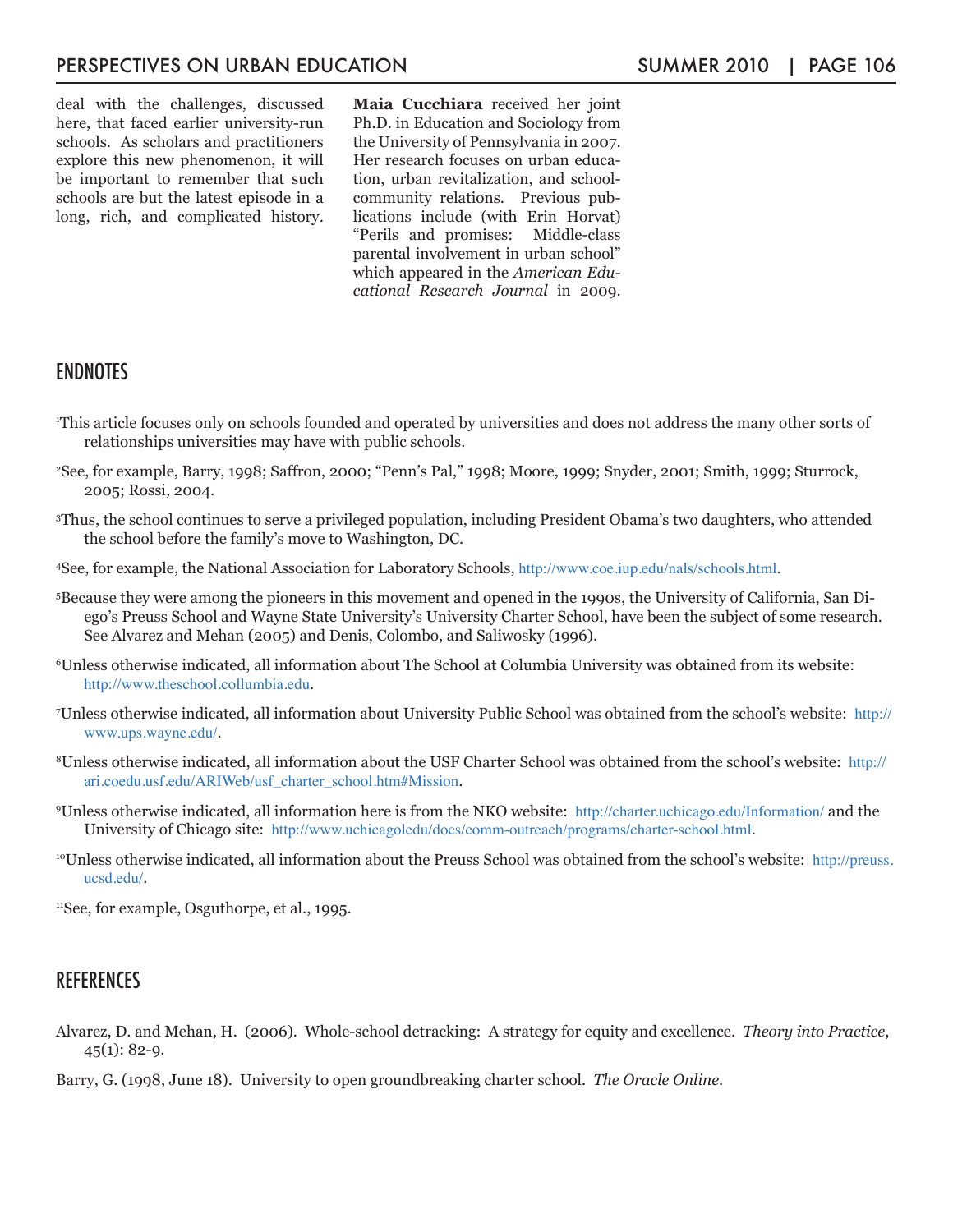- Basinger, J. (1999, October 29). Colleges experiment with charter schools. *The Chronicle of Higher Education.*
- Benson, L., Harkavy, I., Puckett, J. (2007). *Dewey's dream: Universities and democracies in an age of education reform*. Philadelphia, PA: Temple University Press.
- Bernstein-Wax, J. (2010, April 23). K-4 classes at East Palo Alto charter school suspended. *Silicon Valley Mercury News.*
- Bustos, V.J. (1998, January 29). U of C charts a new course in public education. *The University of Chicago Weekly News.*
- Campus Compact (1999). The Wingspread Declaration on Renewing the Civic Mission of the American Research University. Providence, RI: Campus Compact.
- Campus Compact (2007). Presidents' Declaration on the Civic Responsibility of Higher Education. Providence, RI: Campus Compact.
- Center for Research on Education Outcomes (2009). Multiple choice: Charter school performance in 16 states. Stanford, CA: Stanford University.
- Cremin, L.A. (1962). *The transformation of the school: Progressivism in American education.* New York: Alfred A. Knopf.
- De Lima, A. & the high school staff. (1941). *Democracy's high school: The story of living and learning in the Lincoln School of Teachers College.* New York: Teachers College Press.
- Denis, J., Colombo, M., and Sawilosky, S. (1996). Lessons in School Reform: An Evaluation of a University-Operated Charter Middle School. Detroit, MI: Wayne State University.
- Deopere, J. (1997, November 19). Curriculum focuses on children. *Oracle.*
- Dewey, J., & Dewey, E. (1915). *Schools of tomorrow.* New York: E.P. Dutton & Co.
- Dewey, J. (1900). *School and society & The child and the curriculum.* Chicago: University of Chicago Press.
- Dubilet, Alex (4/6/04). Alexander School Adds Stability to Neighborhood: Public School Plays Role in Increasing U. City Property Values. *Daily Pennsylvanian*.
- Eubank, L.A. (1931). *The organization and administration of laboratory schools in state teachers colleges.* Kirksville, MO: Northeast Missouri State Teachers College.
- Good, H.G. & Teller, J.D. (1973). *A history of education in America.* New York: Macmillan.
- Goodlad, J. (1995). Foreword. In Osguthorpe, et al., (Eds.). *Partner schools: Centers for educational renewal.* San Francisco: Jossey Bass.
- Grossman, K.N. (2006, July 21). Doubts emerge in school experiment. *Chicago Sun Times*.
- Harkavy, I. & Puckett, J. (1992). Universities and the inner cities. *Planning for Higher Education, 20* (Summer), 27-33.
- Hunkins, F.P., Wiseman, D.L, & Williams, R.C. (1995). Supporting collaborative inquiry. In R. T. Osguthorpe, R. C. Harris, M. F. Harris, & S. Black (Eds.). *Partner schools: Centers for educational renewal.* San Francisco: Jossey Bass.
- Jackson, P.W. (1990). Introduction. In J. Dewey, *School and society & The child and the curriculum.* Chicago: University of Chicago Press.
- Jarman, A.A. (1932). *The administration of laboratory schools: A study of laboratory schools connected with departments, schools and colleges of education in the United States.* Ann Arbor, MI: George Wahr.
- Katz, A. (2008, May 21). Catchment if you can: A new elementary school in University City has created a real estate frenzy. *Philadelphia Weekly*.
- King, A. R. (1984). Challenge to laboratory schools: Finding a niche. Retrieved August 11, 2001, from http://www.coe.iup. edu/nals/findinga.html.
- Lively, K. (1994, December 14). Some public colleges join the "charter school" movement. *The Chronicle of Higher Education.*
- Mayhew, K.C. & Edwards, A.C. (1936). *The Dewey school.* New York: Atherton Press.